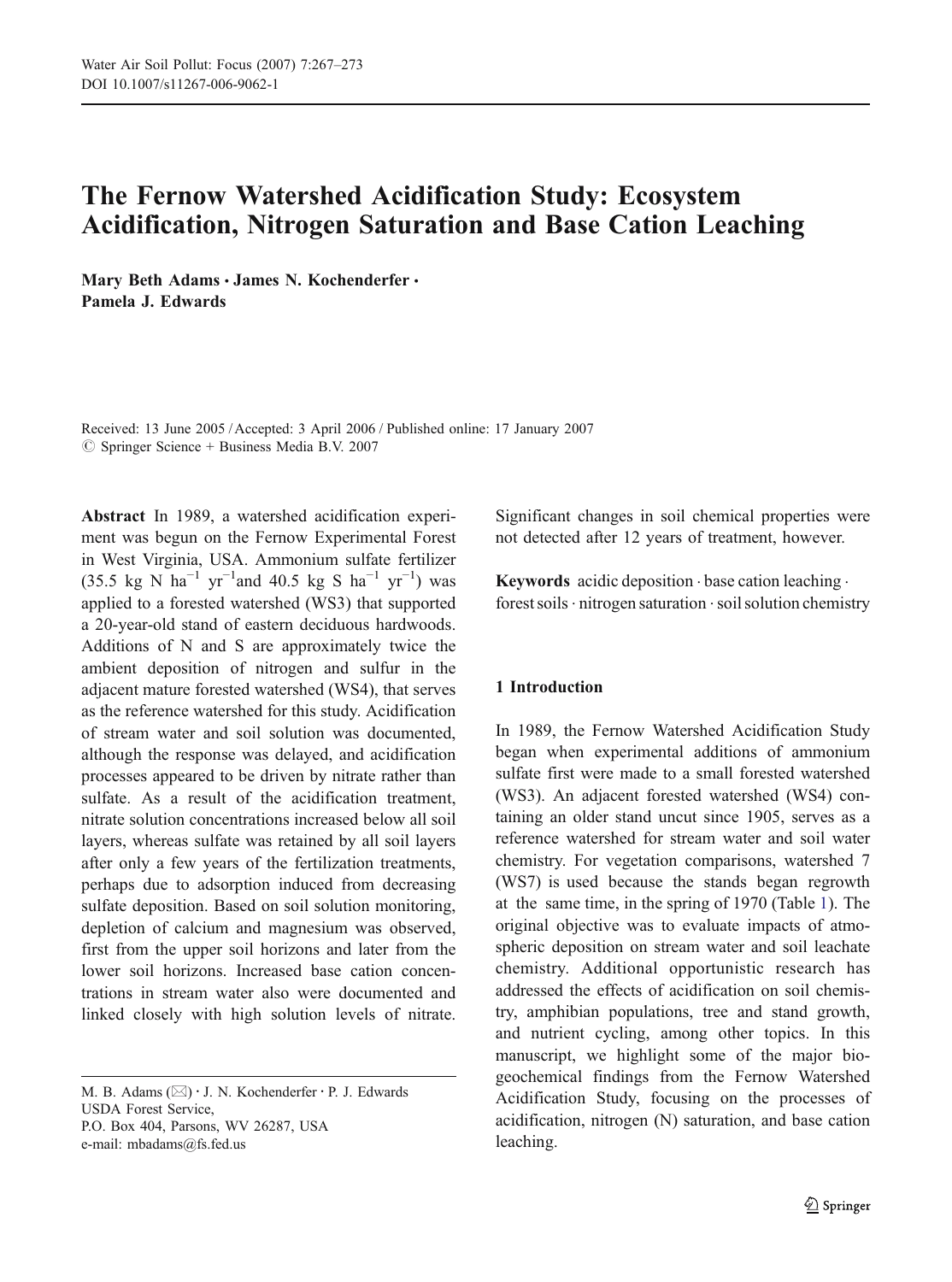| Characteristic                        | WS3                   | WS4                     | WS7                    |
|---------------------------------------|-----------------------|-------------------------|------------------------|
| Area (ha)                             | 34                    | 39                      | 24                     |
| Aspect                                | South                 | Southeast               | East                   |
| Stand age (yrs)                       | 34                    | 95                      | 34                     |
| Mean stand density (stems $ha^{-1}$ ) | 1,883                 | 1,206                   | 1,473                  |
| Mean stand biomass (mt $ha^{-1}$ )    | 203.4                 | 310.7                   | 157.5                  |
| Dominant tree species (% basal area)  | Black cherry $(51.0)$ | Sugar maple $(1.3)$     | Sugar maple $(4.9)$    |
|                                       | Red maple $(11.5)$    | Red maple $(8.9)$       | Sweet birch (20.5)     |
|                                       | American beech (2.5)  | American beech (6.5)    | Red maple $(8.2)$      |
|                                       | Sweet birch $(5.1)$   | Northern red oak (29.8) | Yellow-poplar $(26.2)$ |
|                                       | Sugar maple $(11.3)$  | Sweet birch $(3.6)$     | Black cherry (20.5)    |

<span id="page-1-0"></span>Table 1 Some characteristics of the study watersheds, Fernow Experimental Forest, West Virginia, USA

Stand parameters are based on the 1990 inventory for WS4, 2004 for WS3 and WS7.

# 2 Site Description

The Fernow Experimental Forest (FEF; 39.03°N, 79.67°W) is in north-central West Virginia, in the Allegheny Mountain section of the mixed mesophytic forest, within the central Appalachian Mountains. Prior to settlement, central Appalachian forests were shaped by disturbances such as wind, fire, and agricultural use, creating a diverse mosaic of forest stands. Recently, several insects and diseases, most of them non-native, have severely impacted Appalachian forests, and acidic deposition and other air pollutants represent a chronic disturbance (Adams, [1999](#page-6-0)).

Diversity is a hallmark of central Appalahcian forests, such as the FEF, and the vegetation fits into Core's [\(1966](#page-6-0)) mixed central hardwood forests floristic province. Madarish, Rodrigue, and Adams [\(2002](#page-6-0)) lists more than 500 species of vascular flora found on the FEF. Common tree species include yellow-poplar (Liriodendron tulipifera L.), sugar maple (Acer saccharum Marsh.), black cherry (Prunus serotina Ehrh.), northern red oak (Quercus rubra L.) red maple (A. rubrum L.), American beech (Fagus grandifolia Ehrh.), and sweet birch (Betula lenta L.), although their distribution is highly variable across the watersheds (Table 1).

The growing season on the FEF extends from May through October, and the average length of the frost free season is 145 days. Annual precipitation is about evenly distributed between growing and dormant seasons, averaging 145.8 cm. Precipitation often occurs in the form of snow during the winter but a snowpack usually does not exist for extended periods. Average annual air temperature is 9.2°C (Pan, Tajchman, & Kochenderfer, [1997](#page-6-0)), and mean monthly temperatures range from −18°C in January to 20.6°C in July. Potential evapotranspiration on the Fernow was estimated to be 56 cm/year (Patric & Goswami, [1968](#page-6-0)).

The hydrometeorologic network of the Fernow is described by Adams, Kochenderfer, Wood, Angradi, and Edwards [\(1994](#page-6-0)). WS3, WS4, and WS7 are instrumented with 120° V-notch weirs, with FW-1 water level recorders and 7-day strip charts to measure streamflow continuously. Stream water grab samples have been collected from WS3, WS4, and WS7 on a weekly or bi-weekly basis since 1960. In addition to grab sampling, stream water also was sampled during storm runoff events using automatic pumping samplers. Zero-tension pan lysimeters were installed on WS3 and WS4 in 1988 to sample soil water for chemical analyses. Stream and soil water samples were analyzed at the USDA Forest Service Timber and Watershed Laboratory in Parsons, West Virginia, USA , using U.S. Environmental Protection Agency protocols (Edwards & Wood, [1993](#page-6-0)).

# 2.1 Watershed Acidification Treatment

Ammonium sulfate fertilizer was applied to WS3 at a rate that approximately doubled bulk deposition inputs of N and S estimated from throughfall concentrations (Helvey & Kunkle, [1986](#page-6-0)). Applications were made in spring, summer, and autumn (usually in March, July, and November) to reflect seasonal variability in deposition. Spring and autumn application rates were 34 kg fertilizer ha<sup>-1</sup> (7.1 kg N ha<sup>-1</sup> and 8.1 kg S  $ha^{-1}$ ), respectively. Summer application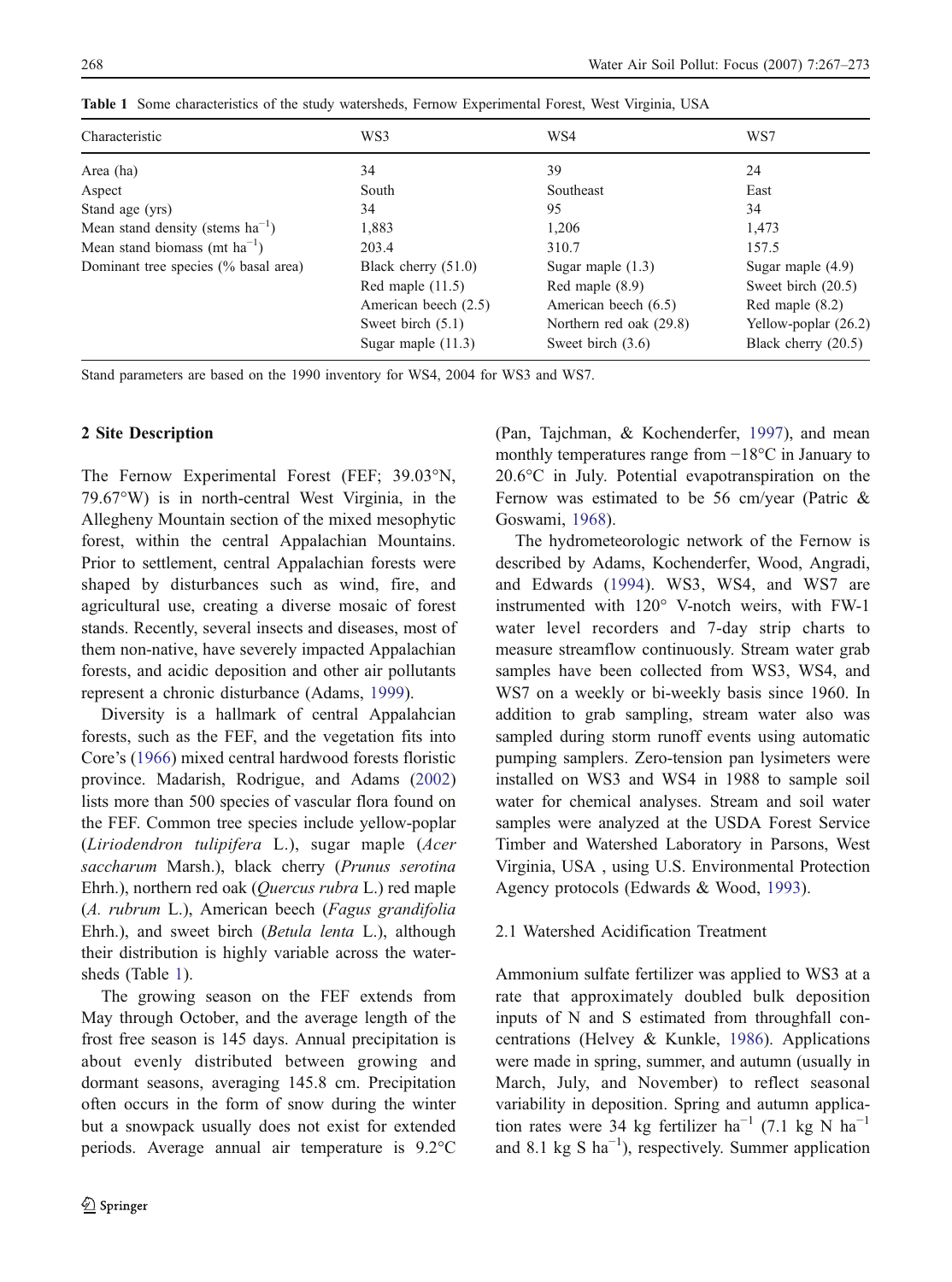rates were 101 kg fertilizer ha<sup>-1</sup> (21.3 kg N ha<sup>-1</sup> and 24.4 kg S  $ha^{-1}$ ). All applications on WS3 during the first 9 years were made by helicopter; beginning in July 1998 all applications to WS3 have been made by low flying fixed-wing aircraft equipped with a global positioning swathing system to ensure accurate coverage.

## 3 Results and Discussion

Application of ammonium sulfate fertilizer to WS3 during the Fernow Watershed Acidification Study has resulted in significant changes to several watershed parameters. Some of these effects were obvious and were consistent with published models of ecosystem acidification, N saturation and base cation cycling (Aber et al., [1998](#page-6-0); Galloway, Norton, & Church, [1983](#page-6-0); Norton, Fernandez, Kahl, & Reinhardt, [2003](#page-6-0); Stoddard, [1994](#page-6-0)), while other effects were less so.

#### 3.1 Acidification Processes

Fertilizer additions were effective in acidifying the ecosystem on WS3, based on stream and soil solution chemistry (Figs. [1](#page-3-0) and [2](#page-4-0)). Additions of sulfate via the fertilizer treatment increased leaching of sulfate in stream water over time (Fig. [1](#page-3-0)). However, the sulfate response was not as rapid nor as substantial as we had hypothesized. Early in the experiment nitrate seemed to be a more important driver of changes in stream water chemistry. Sulfur retention by WS3 ranged from 72 to 91% of that applied (calculated from input–output budgets), and decreased slightly over time, but this decline was observed on most of the monitored watersheds on the FEF, not just WS3 (Adams, DeWalle, & Hom, [2006](#page-6-0)). Significant declines in ambient sulfate deposition during the course of the experiment (Lynch, Bowersox, & Grimm, [2000](#page-6-0)) could partially explain these results, as adsorption of sulfate is a partially reversible process and concentration-dependent (Reuss & Johnson, [1986](#page-6-0)).

Baseflow stream pH on WS3 decreased approximately 0.8 pH units, from around 6.0 to about 5.2, during the study (Fig. [1](#page-3-0)). Increased acidity on WS3 was statistically significant and resulted in WS3 baseflow moving from being only episodically acidic to chronically acidic based on stream pH and acid neutralizing capacity (ANC). A similar trend occurred for peakflow (Edwards, Williard, Wood, & Sharpe, [2006](#page-6-0)). Significant decreases in soil solution pH also indicate acidification (Fig. [2](#page-4-0)). However, soil chemical parameters were much less responsive to the treatments, and few significant differences in soil chemical parameters were detected between WS3 and WS4 soil chemistry, regardless of horizon sampled (Adams et al., [2006](#page-6-0)). This lack of treatment effect can be attributed at least partially to high spatial variability in soil chemistry within the watersheds (Adams et al., [2006](#page-6-0); Gilliam,Yurish, & Adams, [2001](#page-6-0); Peterjohn, Adams, & Gilliam, [1996](#page-6-0)). Also, soil solution chemistry may not mirror bulk soil chemistry, as the soil water collected in zero tension lysimeters reflects channelized or macropore flow.

#### 3.2 N Saturation

The fertilizer additions also affected N cycling on WS3, and may have induced N saturation (Aber et al., [1998](#page-6-0); Peterjohn et al., [1996](#page-6-0); Stoddard, [1994](#page-6-0)). The added N rapidly resulted in increased stream water nitrate concentrations (Fig. [1](#page-3-0)). Increased fluxes of nitric oxide (NO) gas also were detected (Venterea et al., [2004](#page-6-0)) in response to the treatment, along with decreased resorption of N prior to leaf senescence (May, Burdette, Gilliam, & Adams, [2005](#page-6-0)). Significant increases in foliar N concentrations on WS3 relative to WS7 were detected in 1992 for black cherry and red maple, but differences were not significant in 2002 foliage samples (DeWalle et al., [2006](#page-6-0)). These results provide some support for the idea of N saturation of the forest on WS3.

However, there was a significant positive growth response on WS3 plots dominated by black cherry and yellow poplar (Fig. [3](#page-5-0)). Biomass and volume growth on the treated WS3 exceeded that observed on WS7 for the 14 year measurement period, suggesting that N was limiting on WS3 for the entire measurement period, which appears to be inconsistent with models of N saturation (Aber et al., [1998](#page-6-0); Stoddard, [1994](#page-6-0)). Other results also raise questions about the N status of these watersheds. For example, the Aber et al. [\(1998](#page-6-0)) model predicts that N mineralization will initially increase then decrease, while net nitrification increases. Yet despite additions of almost 500 kg ha<sup> $-1$ </sup> of N to WS3 between 1989 and 2003, no significant differences in net N mineralization and nitrification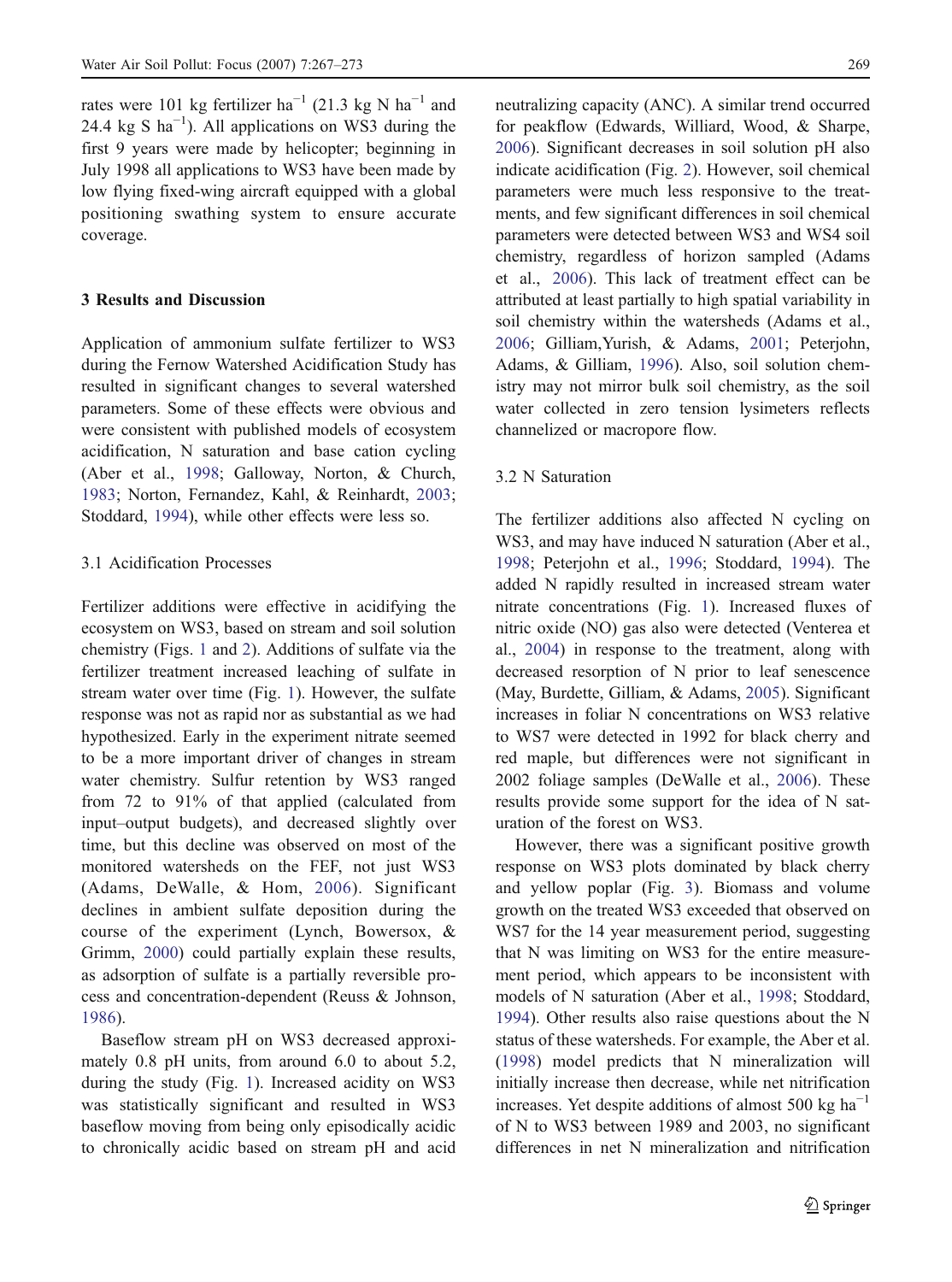<span id="page-3-0"></span>Fig. 1 Flow-weighted mean monthly stream water concentrations of Ca, SO4, NO<sub>3</sub> and stream pH for WS3 (solid line) and WS4 (dashed line), Fernow Experimental Forest, West Virginia, USA. Vertical bar represents start of the ammonium sulfate fertilizer additions to WS3



rates could be detected between the watersheds, and rates were consistently high (Gilliam et al., [2001](#page-6-0)). Also, prior to initiation of the treatment, WS3 retained approximately 55% of N inputs from deposition (calculated from input–output budgets). Retention of the added fertilizer N was about 90% initially after fertilization treatments started (1990–1991), then

declined to around 70% with continued N additions (2002). That N retention by a forest would increase after additions of more N is contrary to current understanding of N saturation.

Some of this lack of fit with N saturation conceptual models may be due to a greater resistance of hardwood/deciduous forests to N saturation relative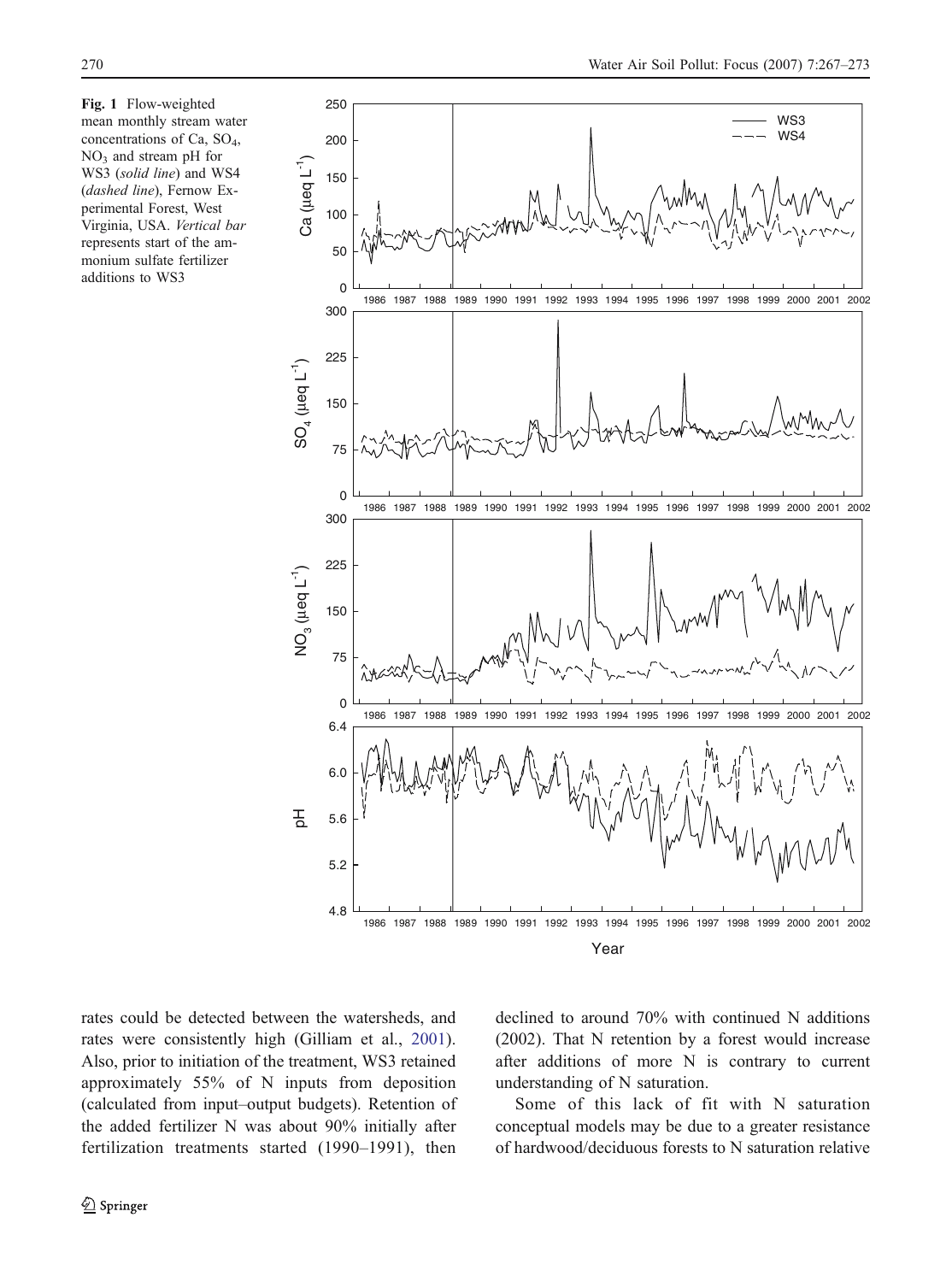<span id="page-4-0"></span>Fig. 2 Volume-weighted mean concentrations for soil solution of Ca, Mg, K, SO4,  $NO<sub>3</sub>$  and pH by soil horizon from WS3 (open squares) and WS4 (closed circles), with trend line overlaid, Fernow Experimental Forest, West Virginia, USA. Vertical bar represents start of the ammonium sulfate fertilizer additions to WS3



to conifers. Larger pools of nutrients are cycled via annual litterfall in deciduous systems, resulting in different rates and processing of N. Research from Bear Brook Watershed in Maine (Fernandez, Rustad, Norton, Kahl, & Cosby, [2003](#page-6-0)) and elsewhere (Fenn et al., [1998](#page-6-0)) provides at least some support for the relatively greater sensitivity of conifer ecosystems to N saturation and acidification. Also, the timing of the fertilizer applications to WS3 may not be the

most opportune for plant uptake and growth stimulation. In forest management applications, to maximize growth response, fertilizer would normally be applied around bud break in the spring. Much of the total N loading (43%) from both ambient deposition and the fertilizer treatment occurred in the 8-month period from September to May when vegetation was mostly dormant. About 80% of the nitrate was exported in stream water from the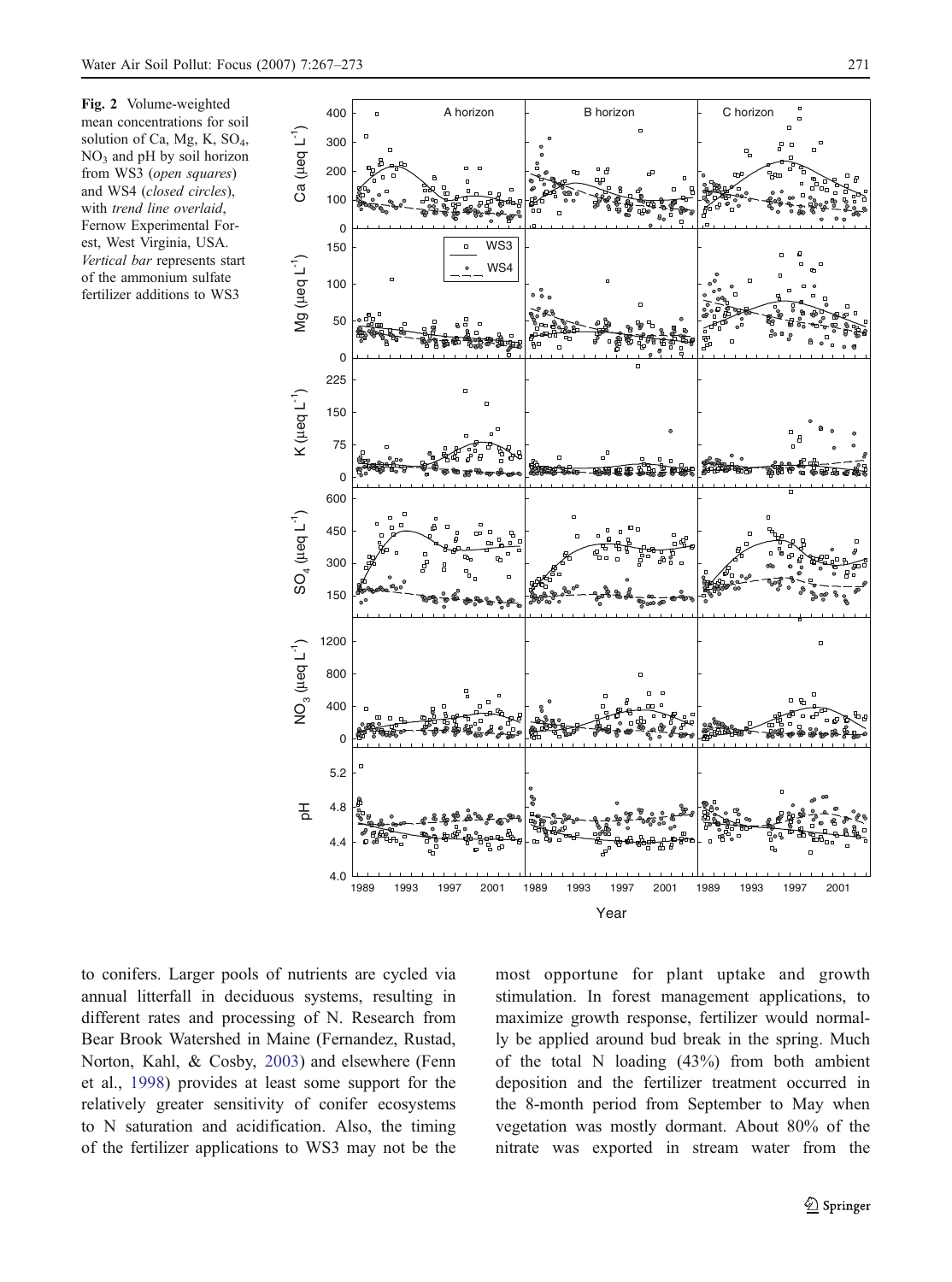<span id="page-5-0"></span>fertilized watershed between December and May. Thus, the question arises whether WS3 is saturated with N throughout the year, or is responding to chronic N deposition and artificial N inputs by leaching N during periods that do not coincide with high biotic demands. Clearly, there is a need for an improved understanding, both temporally and spatially, of N dynamics and N saturation in temperate deciduous forest ecosystems.

## 3.3 Base Cation Leaching

Evidence exists that the fertilization treatment has affected the cycling of base cations, particularly calcium (Ca), within WS3. Soil solution concentrations of Ca and magnesium (Mg) increased during the early years of treatment, and then decreased in the later years of the study (Fig. [2](#page-4-0)). This pattern of base cation increases and decreases also was evident in stream water during peakflow, but was less obvious in stream water concentrations at baseflow (Edwards et al., [2006](#page-6-0)), although significant increases in stream water baseflow concentrations and exports of base cations were observed during the first few years of treatment (Fig. [1](#page-3-0)), consistent with acidification models (Fernandez et al., [2003](#page-6-0); Galloway et al., [1983](#page-6-0); Norton & Fernandez, [1999](#page-6-0); Norton et al., [2003](#page-6-0)). This pattern can be interpreted as a cycle of



Fig. 3 Mean net annual (1990–2004) biomass production by trees on growth plots, WS3 (open bars) and WS7 (dark bars), Fernow Experimental Forest, West Virginia, USA. Plots were stratified by a higher occurrence of black cherry/yellow-poplar (BC/YP) or red maple/sweet birch (RM/SB). Numbers above means are significance levels, indicating probability  $> F$ statistic for each comparison



Fig. 4 Relative radial growth patterns for 10 black cherry trees on WS3 (dashed line) and WS7 (solid line), Fernow Experimental Forest, West Virginia, USA, during acidification treatments which began in 1989. Asterisks by year indicate significant differences; \* $\alpha$ =0.1, \*\* $\alpha$ =0.05. (From DeWalle et al., [2006](#page-6-0))

increasing base cation mobility, followed by depletion of available base cations from the soil exchange sites as hypothesized by Norton et al. [\(2003](#page-6-0)). Patterns of tree ring chemistry and radial growth of some tree species are approximately concurrent with the trends of mobilization and depletion observed in the soil water chemistry (Fig. 4). However, no significant decreases in soil base cation concentrations or soil base saturation were detected. Nor were any obvious signs of tree decline (crown dieback, mortality.) observed.

### 4 Conclusions

During the first 15 years of the Fernow Watershed Acidification Study, much has been learned; the processes of acidification, N saturation and base cation leaching have been documented as a result of the treatments. As treatment of WS3 has continued, we have found that some conceptual models have been useful in predicting responses, while others do not seem to "fit" the deciduous hardwood forest ecosystem of WS3. The central hardwood forest type is one of the most widespread in the United States (Adams, Burger, Jenkins, & Zelany, [2000](#page-6-0)), and therefore we need to better understand the effects of atmospheric deposition on these important forest ecosystems. Continuation of the Fernow Watershed Acidification Study will help address this need.